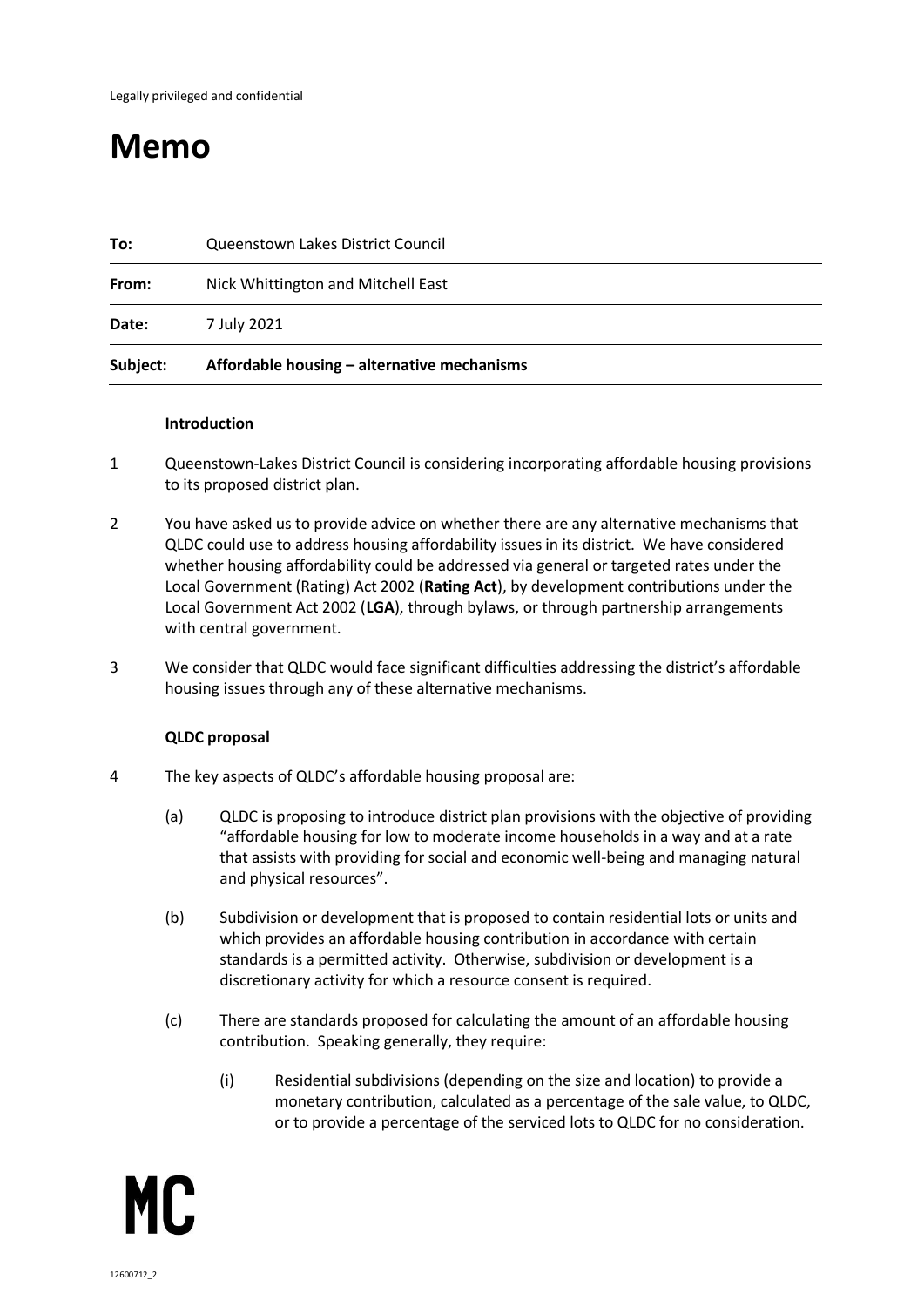- (ii) Developments that fall short of creating one new unit in urban growth boundaries or other Residential Zones outside urban growth boundaries – to provide a monetary contribution (the lesser of two per cent of the estimated sale value or a fixed amount per square metre of the net increase in gross residential floorspace) to QLDC.
- (iii) Developments that fall short of creating one new unit in Settlement, Rural-Residential, Resort or Special Zones – to provide a monetary contribution (a fixed amount per square metre of the net increase in gross residential floorspace) to QLDC.
- (iv) In some instances, residential subdivisions that have made a monetary contribution may have to provide a "top up" monetary contribution to QLDC for residential floorspace.
- (d) The obligation to provide an affordable housing contribution to QLDC does not apply to certain types of specified development, such as any development that will provide more than 10 per cent of dwellings as social or affordable housing delivered by Kāinga Ora or any development that is a managed care unit in a rest home.
- (e) Where a financial contribution is not provided and an alternative is not proposed then the requirement for an affordable housing contribution must be met by the lot or floorspace being to an eligible buyer with a legally enforceable retention mechanism "which is fair, transparent as to its intention and effect and registrable on the title of the property".

# **General or targeted rates**

- 5 There are two key pieces of legislation relevant to QLDC's rating decisions. The LGA governs how local authorities make decisions, consult with their communities and manage their finances. The Rating Act determines liability for rates and prescribes a local authority's ability to set rates.
- 6 Rates are a particularly powerful local authority funding tool:
	- (a) The main purpose of the Rating Act is to promote the purpose of local government in the LGA by providing local authorities with flexible powers to set, assess, and collect rates to fund local government activities. $1$
	- (b) Rates typically comprise around 60 per cent of local authorities' income. It is by far the most dominant revenue stream and the one that local authorities have the most control and certainty over.<sup>2</sup>
	- (c) The Rating Act also seeks to ensure that rates are set in accordance with decisions that are made in a transparent and consultative manner. However, it is very difficult for parties to challenge local authority rating decisions. Courts will not interfere with a local authority rating decision unless the decision is found to be unreasonable, irrational or perverse in defiance of logic, such that Parliament could not have contemplated the decision being made by an elected council.<sup>3</sup>

<sup>&</sup>lt;sup>1</sup> Rating Act, s 3.<br>2 Gasts and Fund

<sup>2</sup> *Costs and Funding of Local Government Report* Morrison Low for Department of Internal Affairs (July 2018) at page 1.

<sup>3</sup> *Wellington City Council v Woolworths New Zealand Ltd (No 2)* [1996] 2 NZLR 537 (CA).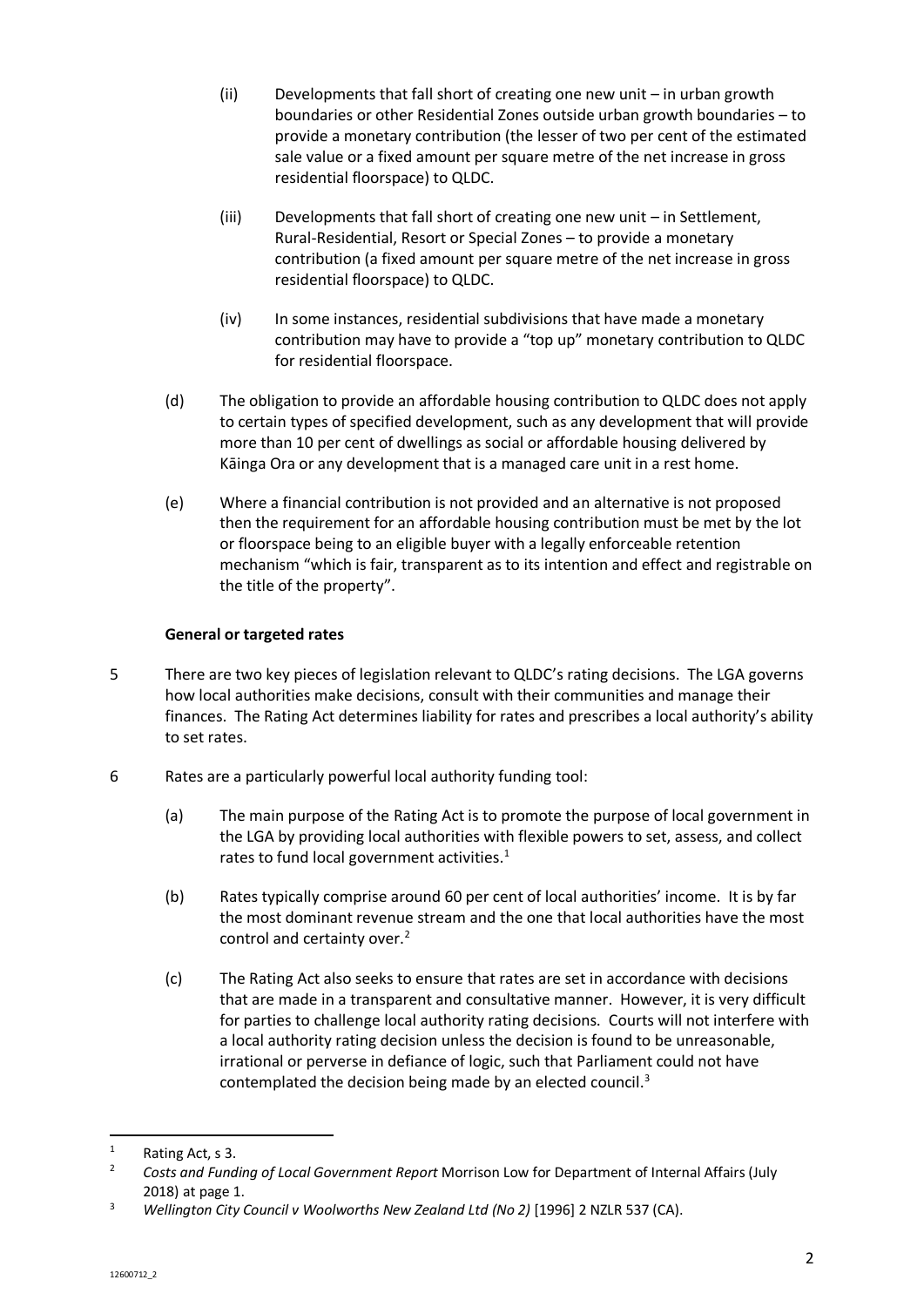- 7 That the provision of affordable and social housing is within the purpose of local government is supported by the Local Government (Community Wellbeing) Amendment Act 2019 which restored the promotion of "social, economic, environment, and cultural wellbeing" to the statutory purpose of local government.
- 8 We consider that QLDC could use a proportion of its general rate to address affordable housing issues in its district. For example:
	- (a) QLDC could fund the provision of affordable housing in its district in the same way, for example, that some councils use rates revenue to purchase or maintain pensioner housing. However, given the shortfall of affordable housing in Queenstown, this would require a significant level of investment.
	- (b) As we understand the problem, there is sufficient residential land available for development within the district but the development community is not using that land to build houses in the affordable bracket. Rather, larger and more expensive dwellings are more profitable. QLDC could use a proportion of its general rates to build, or to subsidise developers through contracts to build, housing in the affordable price bracket to ensure that housing typologies that meet the needs of the district are built.
- 9 The Morrison Low Report into local authority funding identified that there are a range of significant challenges facing local authorities which are driving rates increases.<sup>4</sup> The report identified grave affordability issues with rates for some population groups. Against this background an increase in general rates to fund the provision of affordable housing (or compensate developers for lost profit on affordable housing) may not be palatable politically.
- 10 QLDC also has the power to set a targeted rate for activities or groups of activities if those activities or groups of activities are identified in its funding impact statement as the activities or groups of activities for which the targeted rate is to be set. Targeted rates may be set differentially for different categories of rateable land under s 17 of the Rating Act. The categories of rateable land are defined in terms of matters listed in Schedule 2 of the Rating Act. These relate to various characteristics of the land, the use to which land is put, and how it may be used under the RMA.<sup>5</sup>
- 11 We think that there would be additional difficulties with to levying a targeted rate to address affordable housing. It is unclear to us to whom QLDC would apply a targeted rate (ie to what land and how would this relate to the Schedule 2 matters). It seems to us that applying a targeted rate to residential land would not assist housing affordability and the costs would likely be passed on by developers. Alternatively, QLDC could seek to apply a targeted rate to industrial and commercial land on the basis that it generates employment, which it requires people to meet, and there is a need for housing to be affordable for those people.
- 12 To have either a general or targeted rate QLDC would need to identify the activity that the rates revenue is funding in the long term plan.

<sup>4</sup> *Costs and Funding of Local Government Report* Morrison Low for Department of Internal Affairs (July 2018). Department of Internal Affairs (the Government's lead advisor on the Productivity Commission Review) commissioned Morrison Low to provide a picture of local government finances now and into the future.

<sup>&</sup>lt;sup>5</sup> These are: the use to which the land is put, the activities that are permitted, controlled, or discretionary for the area in which the land is, the area of land within each rating unit, the provision or availability to the land of a service provided by, or on behalf of, the local authority, where the land is situated, the annual value of the land, the capital value of the land, the land value of the land.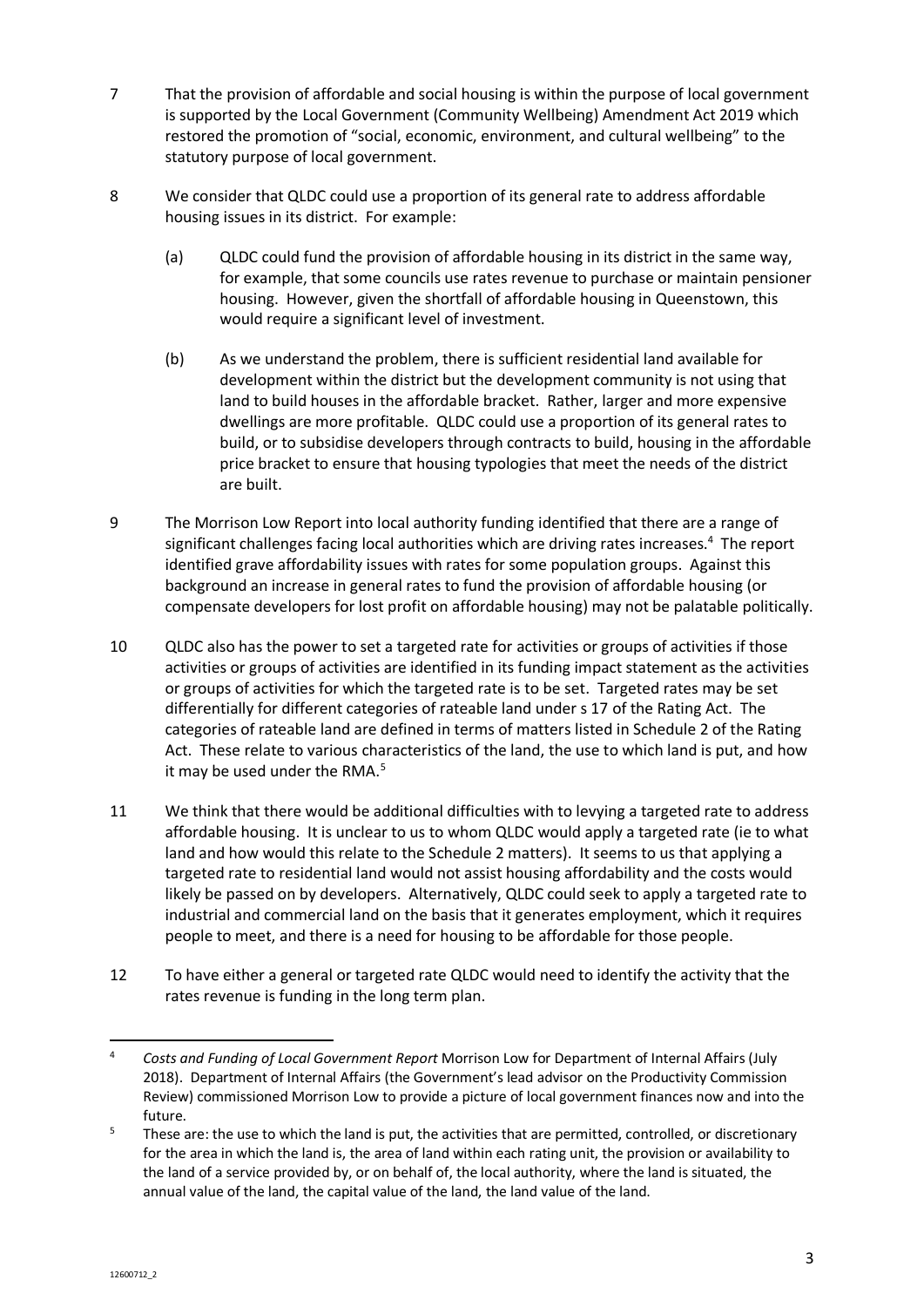#### **Development contributions**

- 13 We have considered whether QLDC could use funding obtained from development contributions to provide or subsidise affordable housing in its district.
- 14 The purpose of development contributions is to enable territorial authorities to recover from those persons undertaking development a fair, equitable and proportionate portion of the total cost of capital expenditure necessary to service growth over the long term.<sup>6</sup> A development contribution must be used for, or towards, the capital expenditure of the reserve, network infrastructure, or community infrastructure for which the contribution was required. 7
- 15 Network infrastructure means the provision of roads and other transport, water, wastewater and stormwater collection and management.<sup>8</sup> Community infrastructure means land, or development assets on land, owned or controlled by the territorial authority for the purpose of providing public amenities, and includes land that the territorial authority will acquire for that purpose.<sup>9</sup>
- 16 We do not consider that affordable housing comes within the definitions of community infrastructure or network infrastructure. Accordingly QLDC has no power to require development contributions to address housing affordability issues in its district.

#### **National Policy Statement on Urban Development 2020**

- 17 Strictly speaking, the NPSUD is not an alternative mechanism for addressing affordable housing issues. As we set out below, QLDC is legally required to give effect to the NPSUD in preparing and changing its district plan. The NPSUD is designed to improve responsiveness and competitiveness of land development markets. It requires local authorities to open up development capacity to allow more homes to be built in response to demand.
- 18 There are a number of provisions in the NPSUD that, in some way, deal with affordable housing. Indeed, objectives 1 and 2 of the NPSUD directly (and indirectly) refer to affordable housing:
	- (a) **Objective 1**: New Zealand has well-functioning urban environments that enable all people and communities to provide for their social, economic, and cultural wellbeing, and for their health and safety, now and into the future.
	- (b) **Objective 2**: Planning decisions improve housing affordability by supporting competitive land and development markets.
- 19 "Well-functioning urban environments" is defined in Policy 1 as including "urban environments that, as a minimum … have or enable a variety of homes that meet the needs, in terms of type, price, and location, of different households".
- 20 In addition, subpart 5 of the NPSUD requires certain local authorities to prepare a Housing and Business Development Capacity Assessment (**HBA**) every three years. The purpose of an HBA, among other things, is to provide information on the demand and supply of housing and of business land in the relevant urban environment, and the impact of planning and infrastructure decisions of the relevant local authorities on that demand and supply. Every

<sup>6</sup> LGA 2002, s 197AA.

<sup>7</sup> LGA 2002, s 204.

<sup>8</sup> LGA 2002, s 197.

<sup>9</sup> LGA 2002, s 197.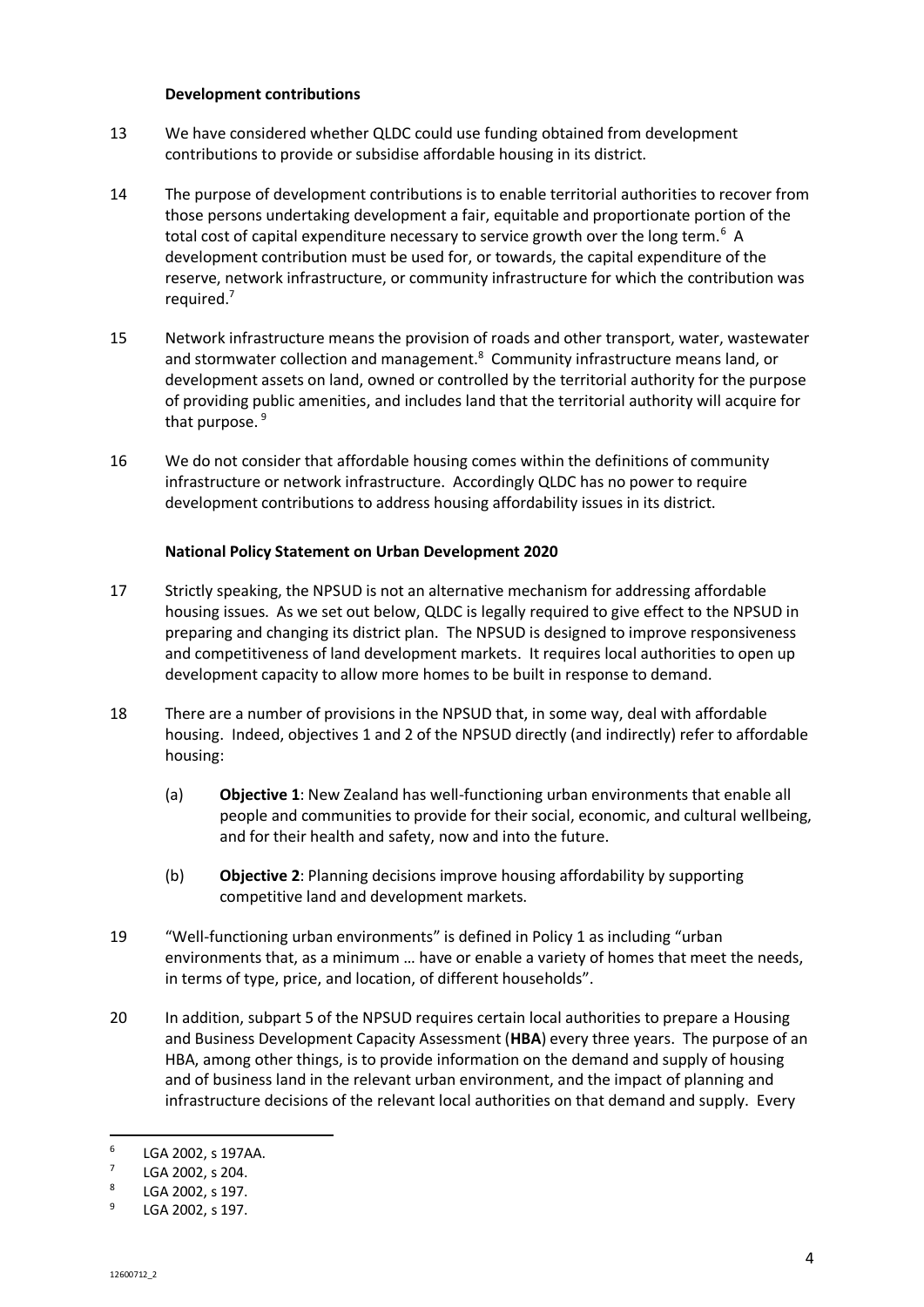HBA must include analysis of how the relevant local authority's planning decisions and provision of infrastructure affects the affordability and competitiveness of the local housing market. In effect, the HBA provides the evidence on which local authorities are expected to make planning decisions about affordable housing in their districts.

- 21 A district plan must "give effect to" a national policy statement, including the NPSUD.<sup>10</sup> The Supreme Court has said that "give effect to" simply means "implement".<sup>11</sup> The phrase is a "strong directive, creating a firm obligation on the part of those subject to it".<sup>12</sup> The effect of this requirement means it is not open to QLDC to simply ignore the terms of the NPSUD, particularly as the NPSUD is expressed in directive terms.
- 22 Our view is that the NPSUD appears to expressly authorise, and perhaps even require, a planning approach that ensures houses are built with certain typology or price (ie affordable) characteristics and which target different household needs. Inclusionary zoning can be used as a tool to provide homes of different types and prices. So inclusionary zoning can be seen as a mechanism for giving effect to the NPSUD.

## **Bylaws**

- 23 Other jurisdictions have regulated affordable housing policies by implementing bylaws. We have considered whether New Zealand legislation would enable QLDC to enact an affordable housing bylaw.
- 24 A number of statutes in New Zealand enable local authorities to make local bylaws in certain circumstances to regulate problems within certain topics or matters. Any new bylaw must be within the scope of the empowering provisions that allow the Council to make the bylaw.
- 25 We do not consider that a bylaw regulating the provision of affordable housing would fit within any of the existing topics or matters for which bylaws are allowed.

## **Partnership with central government**

- 26 We have also considered whether QLDC may be able to address affordable housing issues by partnering with central government or iwi to provide affordable houses in its district.
- 27 The Local Government (Community Wellbeing) Amendment Act 2019 restored the promotion of "social, economic, environmental, and cultural well-being of communities" to the purpose of local government. That purpose also requires a focus on intergenerational interests as it refers to promoting well-being "in the present and for the future".
- 28 Shortly after the introduction of the 2019 Amendment Act, the then Minister of Local Government released a Cabinet Paper titled, "Working with Local Government on Community Well-being".<sup>13</sup> That Paper invited the Minister, working collaboratively with local government, to explore policy, regulatory and non-regulatory options that ensure local authorities and communities set specific priorities for intergenerational well-being and increase the role of community well-being priorities in guiding local authority planning and decision making.

<sup>&</sup>lt;sup>10</sup> Resource Management Act 1991, s 75(3)(a).<br><sup>11</sup> Environmental Defence Society Inc y The New

<sup>11</sup> *Environmental Defence Society Inc v The New Zealand King Salmon Co Ltd* [2014] NZSC 38, [2014] 1 NZLR 593

 $12$  At [77].

<sup>13</sup> Cabinet Office Paper "Working with Local Government on Community Well-being" (19 August 2019) CAB 19/97.